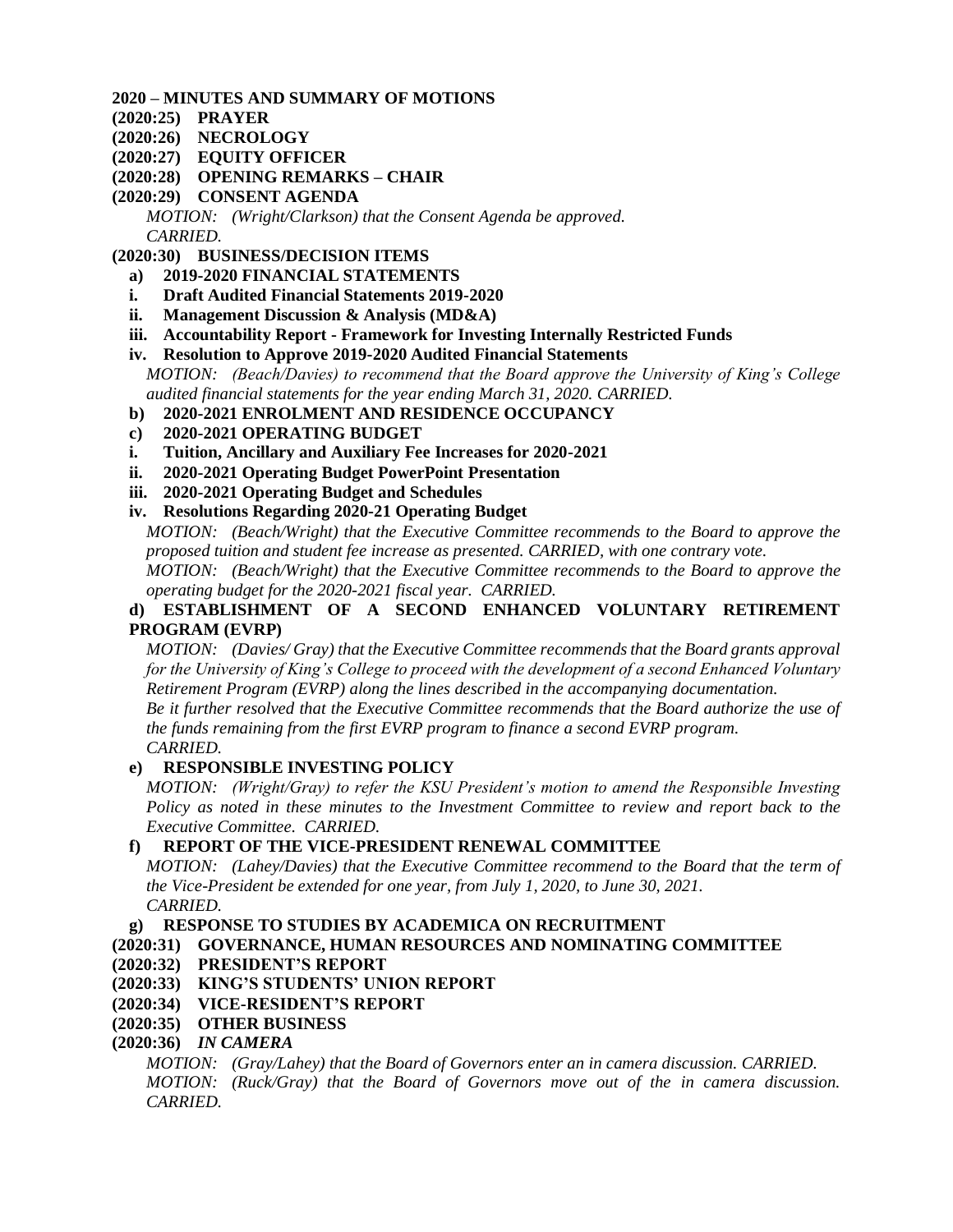### **UNIVERSITY OF KING'S COLLEGE BOARD OF GOVERNORS EXECUTIVE COMMITTEE MINUTES**

The Executive Committee of the University of King's College Board of Governors met by Zoom teleconference on Thursday, June 11, 2020, at 12:08 p.m.

| ATTENDING:      | Ms. Katrina BEACH (Treasurer), Mx. Levi CLARKSON (Student                   |
|-----------------|-----------------------------------------------------------------------------|
|                 | Representative), Ms. Rosalie COURAGE (Board of Governors Representative),   |
|                 | Dr. Gwendolyn DAVIES (Vice Chair), Dr. Susan DODD (Faculty                  |
|                 | Representative), Mx. Jennifer GRAY (Secretary), Professor William LAHEY     |
|                 | (President and Vice-Chancellor), Dr. Peter O'BRIEN (Vice-President), Mr.    |
|                 | Douglas RUCK (Chair), and Mr. Hugh WRIGHT (Diocesan Representative)         |
|                 |                                                                             |
| BY INVITATION:  | Ms. Adriane ABBOTT (Advancement Director), Ms. Julie Green (Registrar), Ms. |
|                 | Katie MERWIN (Dean of Students), and Ms. Bonnie SANDS (Bursar)              |
|                 |                                                                             |
| <b>REGRETS:</b> | Mr. Paul THOMSON (Alumni Representative)                                    |
|                 |                                                                             |
| STAFF:          | Mx. Janet HATHAWAY (minutes)                                                |

At 12:08 p.m., the Chair called the meeting to order.

#### <span id="page-1-0"></span>**(2020:25) PRAYER**

The Vice-President read the College Prayer.

#### <span id="page-1-1"></span>**(2020:26) NECROLOGY**

The Secretary did not have a Necrology list, but the Chair and President made note of Captain Jennifer Casey and Silver Donald Cameron. The Chair asked for a moment of silence.

The President spoke about Silver Donald Cameron (Honorary D.C.L. 2004), a writer and environmentalist. Silver Donald Cameron's writings go back to the early 1970s and were foundational in Nova Scotia's environmental movement. The President also commented on the outpouring of affection for Jennifer Casey from former classmates and students.

#### <span id="page-1-2"></span>**(2020:27) EQUITY OFFICER**

The Chair introduced Tanisi Pooran, the University's Equity Officer, providing background information and welcoming her to the meeting.

Ms. Pooran advised that for the two-and-a-half months she has been at King's, her time has been spent looking at programming and policy development, especially online, to see how the University can do equity work in this fashion -- looking at online plans, KSU's Orientation Week, support for students and faculty who will be online. She reported that she has been engaged in relationship building and keeping up connections with Dalhousie from her earlier work. Among other activities, Ms. Pooran reported that she has been looking at how King's can still do anti-bias and antiracism training online, supporting various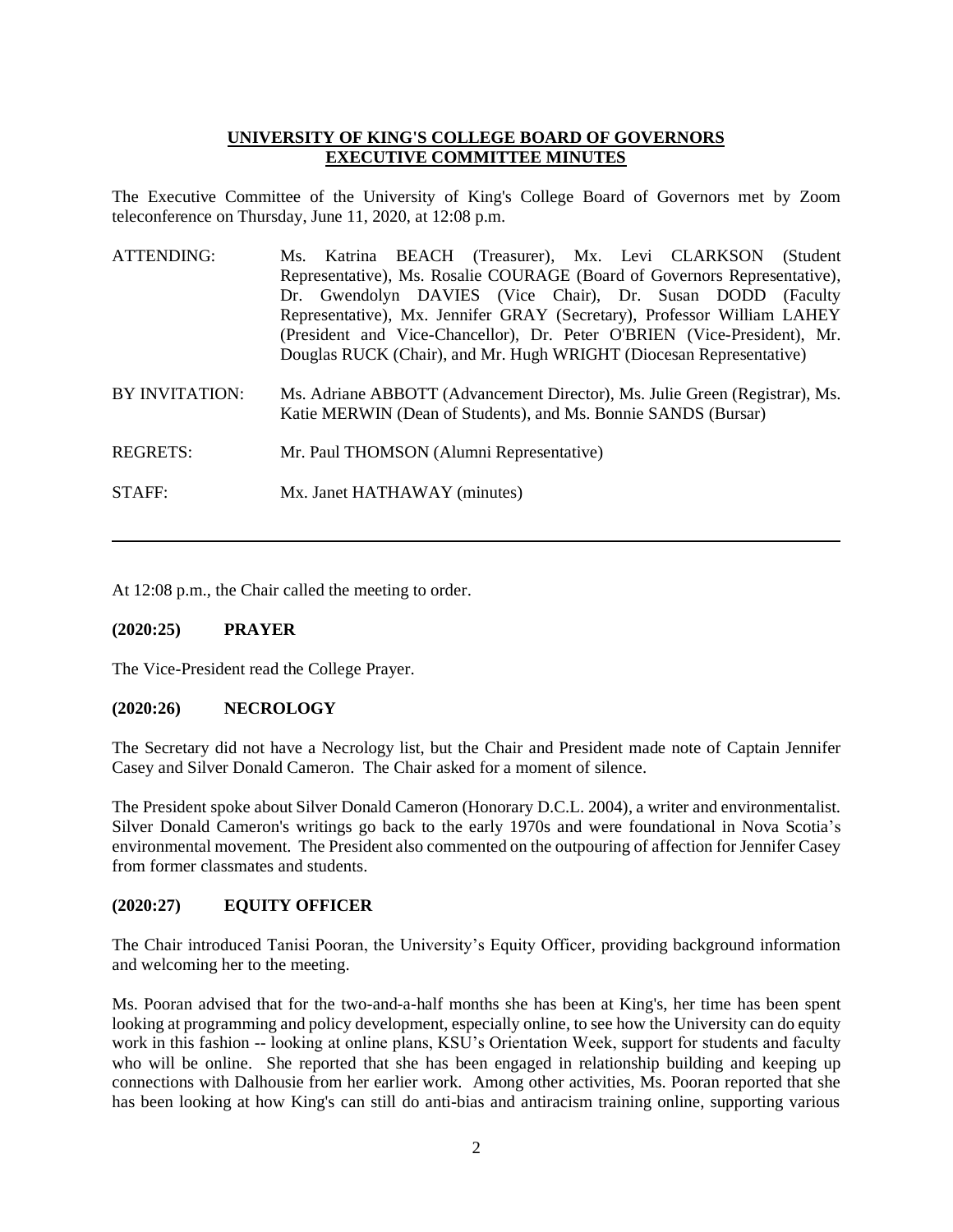student identities, looking at accessible resources for students as they go online, how to bring equity programming online in a way that is accessible. Building connections while separated.

Ms. Pooran indicated that she had been working with Jordan Roberts on online content to roll out in August and September. They are looking at programming that is live and interactive as well as pre-recorded, so someone attending virtually on the West Coast will not feel they are missing anything. Ms. Pooran advised that her office will be hiring summer students to work on projects and she will continue to build connections with the student body to see what they are looking for from the Equity Officer.

Board members asked if Ms. Pooran has been able to connect with external resources. Ms. Pooran advised she has Halifax connections and also in Toronto and in the U.S. – a network of knowledge, support and resources. She advised that she is looking forward to being able to connect students more with broader community resources, for example, helping students and the University connect with African Nova Scotian and Mi'kmaq communities.

Board members and the Chair thanked Ms. Pooran for her presentation and welcomed her to campus.

At 12:24 p.m., Ms. Pooran left the meeting.

### <span id="page-2-0"></span>**(2020:28) OPENING REMARKS – CHAIR**

The Chair noted that the Equity Officer's role on campus becomes more important in view of the news of the past two weeks. The Chair referred to the death of George Floyd and spoke of his personal experiences of racism in Nova Scotia.

The Chair observed that King's has made extraordinary strides in a very short time and has issued a statement condemning racism, police brutality and the death of young black people. However, a great deal of work needs to be done -- King's must be aware of this moment, of the time it is in. The real test is what now happens. There is a deficit when it comes to the area of equity. The Chair noted that it is not enough for the Chair or the President to speak on this issue. Each person has to support this commitment. This is the time to act. Individuals in society must look at themselves and see what needs to be done. The Chair expressed his wish for the Board to work in a leadership role and represent the value of antiracism in every activity -- ask the hard questions and deliver the hard answers. The Chair encouraged Board members to support Tanisi Pooran in her capacity as Equity Officer.

Board members expressed appreciation for the Chair's remarks.

#### <span id="page-2-1"></span>**(2020:29) CONSENT AGENDA**

A Consent Agenda addressing the following matters was circulated:

- a) Approval of Minutes of the meetings of March 12, 2020; April 23, 2020; and May 21, 2020
- b) Alumni Report
- c) Advancement Director's Report
- d) Advancement Committee Report
- e) Campus Planning Committee Report
- f) Investment Committee Report
- g) Registrar's Report

#### <span id="page-2-2"></span>**MOTION: (Wright/Clarkson) that the Consent Agenda be approved.**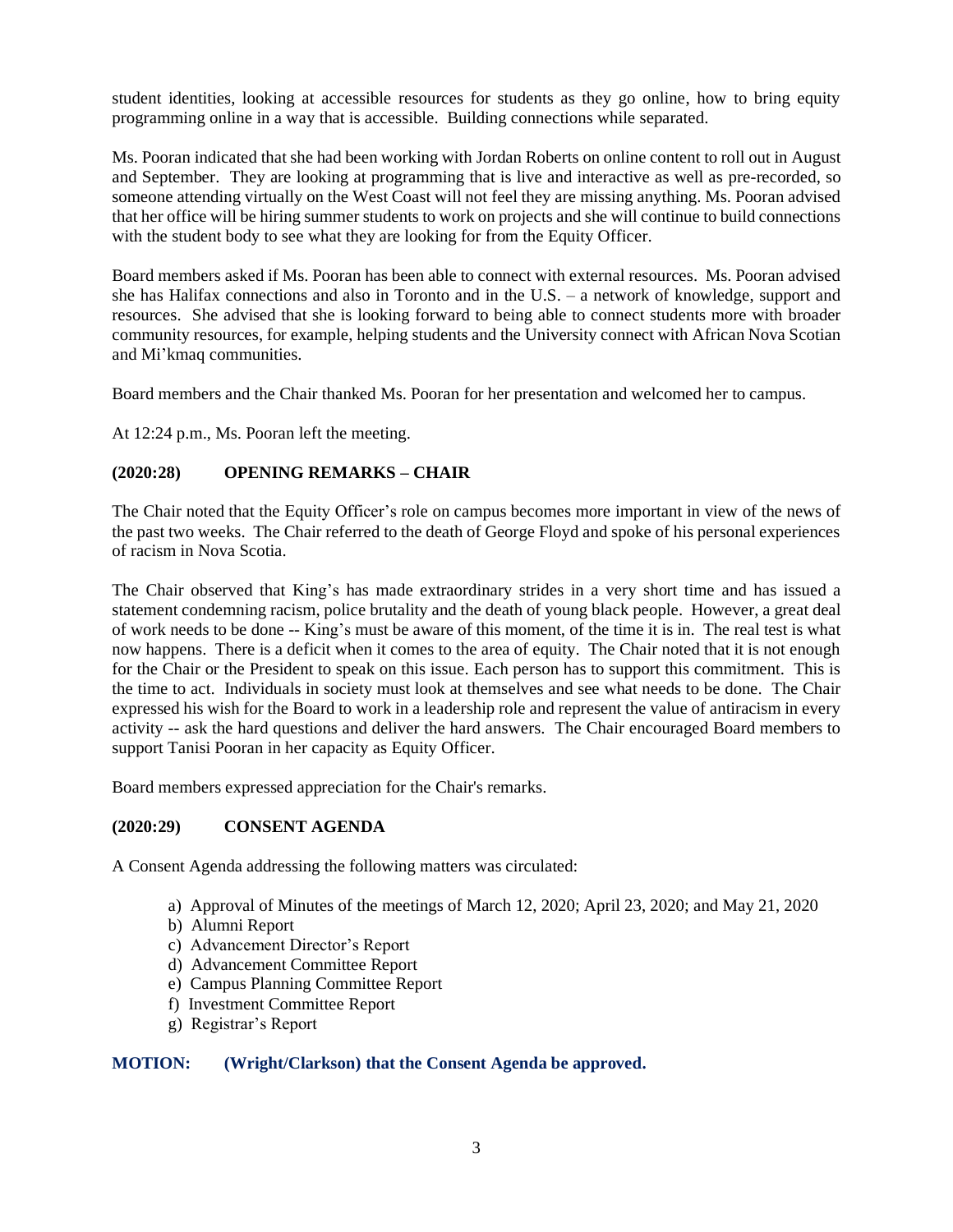In discussion, the Secretary noted the date on the first page of the March minutes needed to be corrected from "2019" to "2020", there was a further correction to the numbering of minutes in the May 21, 2020 minutes and noted that the Alumni Report was not included in the meeting package.

# <span id="page-3-0"></span>**CARRIED.**

## <span id="page-3-1"></span>**(2020:30) BUSINESS/DECISION ITEMS**

### <span id="page-3-3"></span><span id="page-3-2"></span>**a) 2019-2020 FINANCIAL STATEMENTS**

### **i. Draft Audited Financial Statements 2019-2020**

### **ii. Management Discussion & Analysis (MD&A)**

<span id="page-3-4"></span>The Treasurer reported that KPMG completed the audit and presented a clean audit opinion. She noted how smoothly the audit was executed and thanked the Bursar and her team, who did an exceptional job, even in the middle of the pandemic.

The Bursar presented the audited financial statements including the Statement of Operations. She discussed the figures and explained that although it looked like there was a deficit of \$303,689 for the year, this was a bit misleading because of a \$1.165 million adjustment related to the market values of investments. The surplus was really \$861,000 once this adjustment is excluded. The unrestricted operating fund had a "surplus" of \$1.434 million as compared to \$1.135 million in the previous year.

The Bursar pointed out variances. Journalism tuition was frozen for the year. There was also an 18% international differential tuition increase for first year students as implemented by Dalhousie (compared with 3% in the prior year). Gifts had a large increase, primarily due to the Deane Little athletic scholarships. The Dalhousie allotment was lower because King's is teaching more Dalhousie students than in the past – Dalhousie credits King's for teaching their students. The Facilities restructuring last year reduced a position and the new Director started in May. Advancement looks like they are higher than last year because of Academica and media buying from the internally restricted funds. The SVPRO was new in August, so \$52,352 represents proportional costs.

The Bursar then discussed the Statement of Financial Position (i.e., balance sheet): there was a large decrease in investments due to the swing in market values at year-end of almost \$2.8 million caused by the pandemic. Accounts payable was higher than last year – King's owes Dalhousie \$700,000 more for the allotment. The current portion of long-term debt is lower because the University negotiated with the lender to defer principal payments in 2020-21. The market value of the internally restricted funds is \$9.4 million but the book value is \$10.6 million. The markets will probably rebound.

The Bursar discussed the disclosures/notes, including a note that King's entered into a contract with Castone Construction for the Tri-Bay project for \$5 million and a note related to COVID-19.

# **iii. Accountability Report - Framework for Investing Internally Restricted Funds**

<span id="page-3-5"></span>The Bursar noted that the Accountability Report was required by resolution passed on October 3, 2019. The Board approved total spending of \$1.85 million. The report shows \$1.57 million left after the various Board approved expenditures made in 2019-20.

#### <span id="page-3-6"></span>**iv. Resolution to Approve 2019-2020 Audited Financial Statements**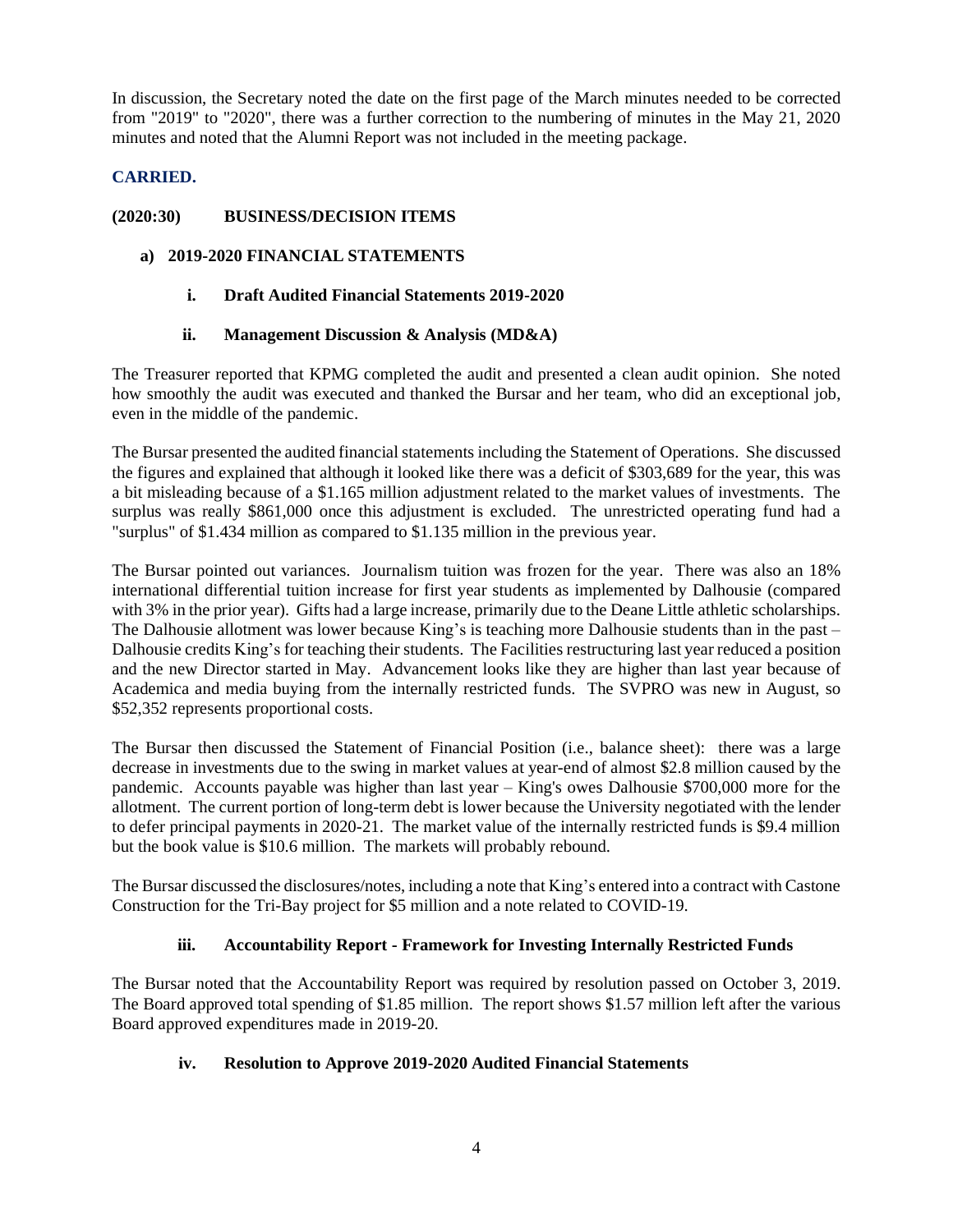<span id="page-4-0"></span>**MOTION: (Beach/Davies) to recommend that the Board approve the University of King's College audited financial statements for the year ending March 31, 2020. CARRIED.**

### <span id="page-4-1"></span>**b) 2020-2021 ENROLMENT AND RESIDENCE OCCUPANCY**

The Registrar discussed enrolment scenarios in contrast to the traditional enrolment model. Due to COVID uncertainties, current forecasting methodology would be unreliable, so King's decided to deal with that by developing different scenarios based on the best knowledge as to what enrolment would look like in the fall.

The University hoped to have an entering FYP class of 195 before COVID-19. The middle case scenario looks like 147 entering FYP, a lower number of returning students from outside the Atlantic region and a larger percentage of students from within HRM and no first-year international students. The worst-case scenario would see a FYP class of 132, with very few students from outside the region and no first-year or returning international students. King's has been doing significant outreach and decided to go with the middle scenario, which the Bursar has been using for her budgeting for the coming year: 739 forecast enrolment for fall, dropping to 709 in winter, with a FYP class of 147, dropping to 142 in winter.

Recruiting is focusing on how the integrated nature of FYP removes many of the logistical barriers students might encounter at another university where they would have five courses online. Insights from the Academica studies have been incorporated, such as an emphasis on King's partnership with Dalhousie, the strong outcomes of King's students and the commitment of faculty to academic excellence and student success.

The Dean of Students reported on the Residence scenario utilized in the 2020-2021 budget. She noted that the budget anticipates a significant reduction in residence occupancy to reduce the density of students living in residence and the risk of COVID-19 transmission in accordance with public health directives. The highest number scenario is 127 students. The University is assuming occupancy of 52 students in residence with designated bathrooms, but expects to have greater clarity next week through Dr. Strang. King's has been discussing how to determine who has access to the limited number of rooms. All students who have accommodation needs are prioritized. A lot of work is being done to ensure there is a safe and supportive environment for the students who live on campus – physical and mental health, community programming. The University is now predicting 50 students could safely live on campus; last year it was 253.

#### <span id="page-4-2"></span>**c) 2020-2021 OPERATING BUDGET**

#### **i. Tuition, Ancillary and Auxiliary Fee Increases for 2020-2021**

<span id="page-4-3"></span>The Bursar presented the summary of the 2020-21 proposed tuition and fee changes. She noted that this conversation started with the Budget Advisory Committee (BAC) last fall, then to the Finance Audit and Risk Committee last week to bring up to the Board. Tuition rates for arts and science will increase 3% (following Dalhousie); Journalism tuition rate increases by 1%, MFA increases by 2%. The international differential was approved by the Dalhousie Board of Governors in April 2019: 3% increase plus \$1,473 works out to a 16% increase overall (for first and second year students); existing students are grandfathered at a 3% increase.

The Bursar discussed the College fee 0% increase. Due to the pandemic, it will stay flat but will assess later if will be charged since the fee serves three purposes – a portion of the fee is given to the Day Student Society and also to the Residence Council. The remainder helps to defray the university's operating costs of the Wardroom.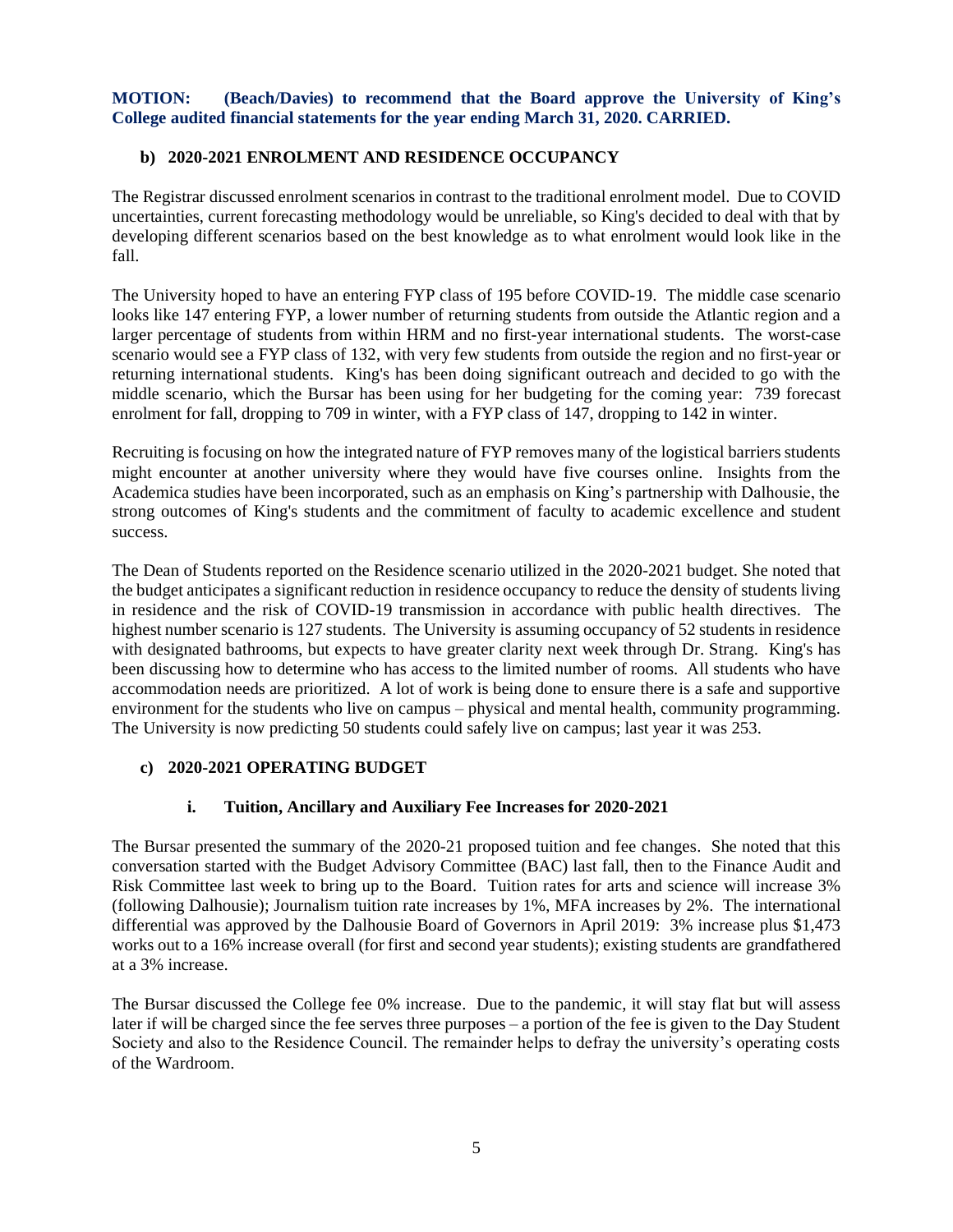The Administration fee stays flat: a 0% increase; Facility renewal fee is flat 0%. The Athletic fee will not be charged in 2020-21 because the gym will be closed. Dalhousie has waived the fee for the fall for now.

The FYP course fee for FYP Handbooks has a 0% increase. The MFA mentor fee increases by 2% - an estimated increase in the consumer price index. This fee flows from students to their mentors. Residence room rates have a 0% increase. The BAC recommends a condition assessment of residence rooms be conducted to consider if different rates should be charged for different rooms. Meal plans are to increase by 1.86% pursuant to the Chartwells contract.

Dalhousie fees charged directly to King's students: Dalhousie health service: fee 0% increase and Dalhousie fitness facility renewal fee: 0% increase. The fitness facility renewal fee has been waived for the fall similar to the athletic fee. The bus pass increase is under discussion with Halifax Transit.

Board members were supportive of holding certain fees, but certain members spoke out against the tuition fee increasing. This is a national issue. While recognizing that faculty are working extremely hard and are willing to get training on teaching online, there remains a question of the quality of online education, regardless of intention. Board members spoke of various student financial and home challenges during this period and noted that Dalhousie students are calling on Dalhousie to rescind their decision and reopen discussion. Board members questioned whether King's has an obligation to talk to Dalhousie about what King's students are saying.

The President indicated that conversations were happening and that he disliked the increases. However, he noted that there is no realistic prospect of getting the level of government funding that fully addresses the revenue shortfall that every university is expecting to experience in these circumstances. King's collaboration with Dalhousie is at an all-time high now, and that collaboration continues to be critically important, as King's gets ready to move forward to fall teaching. He noted worry about what that collaboration would look like if King's decided to charge less tuition. King's charges the same tuition as Dalhousie for joint degrees. If Dalhousie does reconsider its tuition increase, King's should follow immediately in lockstep with Dalhousie.

The President noted that King's does have additional resources for bursaries and is making bursary monies available on broader situations than was previously the case. The University is doing everything possible to encourage students to come forward about the financial crises they are facing because King's wants to use that bursary money to alleviate financial difficulties students are facing at this time.

Board members indicated appreciation for the President's comments but certain members noted the difficulty with a "classist" narrative about charging this amount of money because of the "high quality of education offered". The President noted that the cost of operating the University is directly related to the quality of education provided. What is spent at King's is directly connected to the quality of education at King's.

Board members acknowledged the nuances of the conversation around quality of higher education and its costs in public discussion.

#### **ii. 2020-2021 Operating Budget PowerPoint Presentation**

<span id="page-5-0"></span>The Bursar noted that the budget presented was unlike any other, with a lot of uncertainty around fall enrolment and residence occupancy. Traditional enrolment projection models are not useful during a pandemic. This will have a multi-year, cascading impact. The University is expecting a significant decline in revenues and unique increases in costs.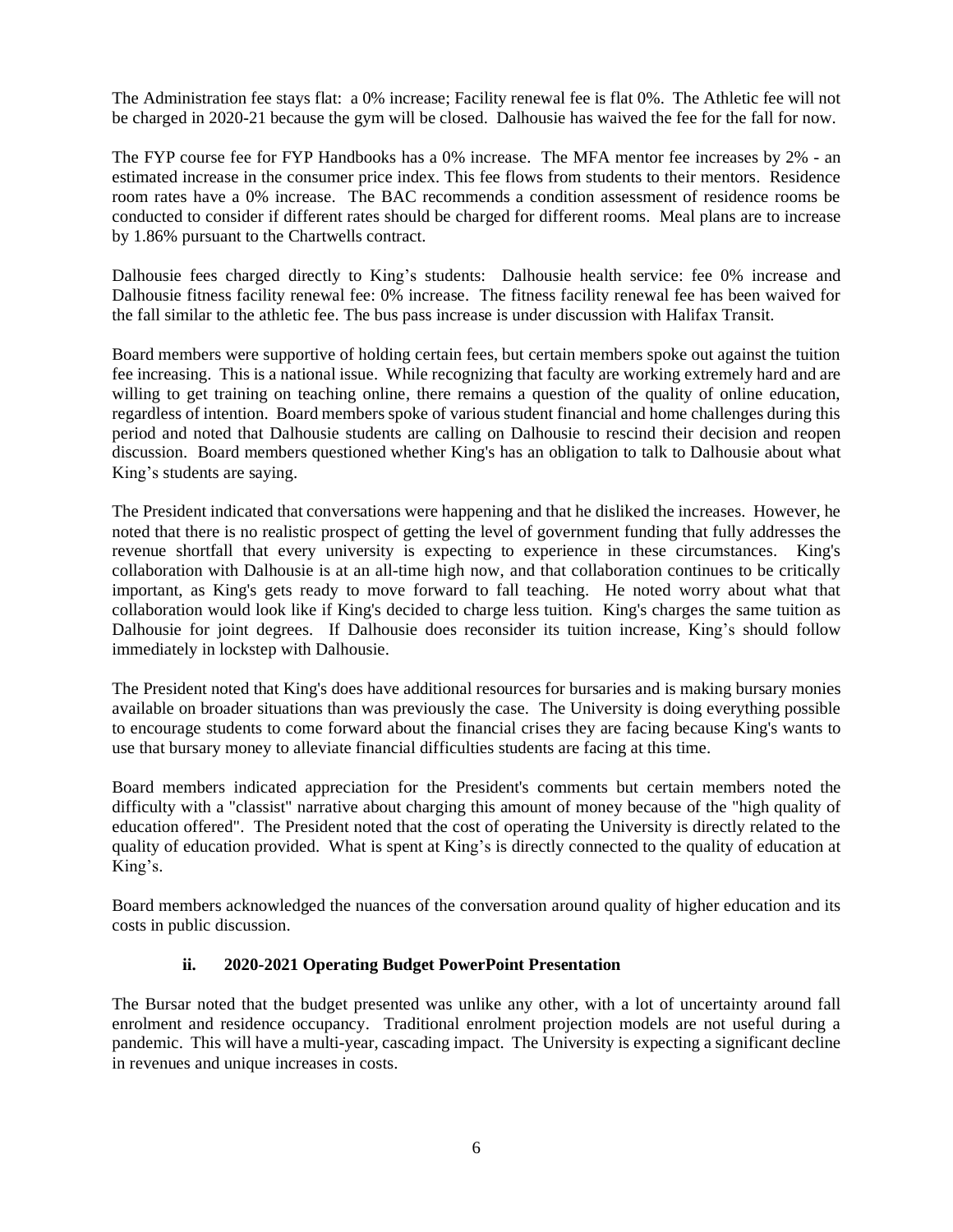The Bursar showed the reconciliation of a pre-COVID-19 surplus to a COVID-19 deficit including positive budget adjustments of \$2,171,000 and negative budget adjustments of \$4,176,000. She also compared the 2020-2021 operating budget to the 2019-2020 budget. She noted a revenue variance from the 2019-2020 budget: \$3,228,000 unfavorable and an expense variance from 2019-2020 budget: \$730,000 favorable. Most expenses are going down except for the COVID-19 Emergency Response Fund which is a new expenditure. The President commented that the COVID-19 fund could be more than \$500,000 and that the amount in the budget is very much an estimate.

The Bursar spoke of unallocated anticipated reductions in spending of \$721,000. King's is anticipating reductions in spending due to uncertainty caused by the pandemic.

Board members asked if any of the work of erecting Plexiglas barriers had started. The Bursar advised that safety plans were due on June 12. The Occupational Health and Safety Committee will review the plans and come up with a consolidated plan, and then Facilities staff will be brought in to do that work.

Board members asked about student employment. The Bursar reported that 18 virtual student jobs were created this summer to assist with the transition to online instruction. These positions are partially funded by federal agency grants. The Vice-President noted that there are 18 jobs so far, but that more work was being done in this area.

Board members inquired as to how the Chartwells staff were doing. The Bursar advised that Daniel Orovec, the new Dining Services Director, is in every day. Chartwells had a conference call with all their university clients across Canada and talked about how they plan to operate in the fall including social distancing. The other staff are currently laid off and are receiving the Canada Emergency Relief Benefit provided by the federal government.

The Bursar, discussing operating cash deficits for 2020-21 to 2023-24, indicated that head counts even four years out will be lower than what they were in 2019-20. The two faculty positions that were to have happened in 2020-21 are still priorities but may have been pushed out further.

# <span id="page-6-0"></span>**iii. 2020-2021 Operating Budget and Schedules**

# **iv. Resolutions Regarding 2020-21 Operating Budget**

<span id="page-6-1"></span>The Treasurer acknowledged the hard work that went into this document. She noted that pre-COVID-19, all the work was effectively done. Then COVID-19 hit and the entire team had to re-evaluate every expenditure and every item and make the best guess. There have been many iterations before the document went before the Board. She acknowledged the extreme challenges of this endeavour.

There was discussion of resolutions relating to approval of the 2020-2021 operating budget and tuition and student fees:

*Be it resolved that the Board approves the proposed tuition and student fee increase as presented.*

*Be it further resolved that the Board approves the operating budget for the 2020-2021 fiscal year.*

The Treasurer called for these resolutions to be put forward separately because of how members might wish to vote.

<span id="page-6-2"></span>**MOTION: (Beach/Wright) that the Executive Committee recommends to the Board to approve the proposed tuition and student fee increase as presented. CARRIED, with one contrary vote.**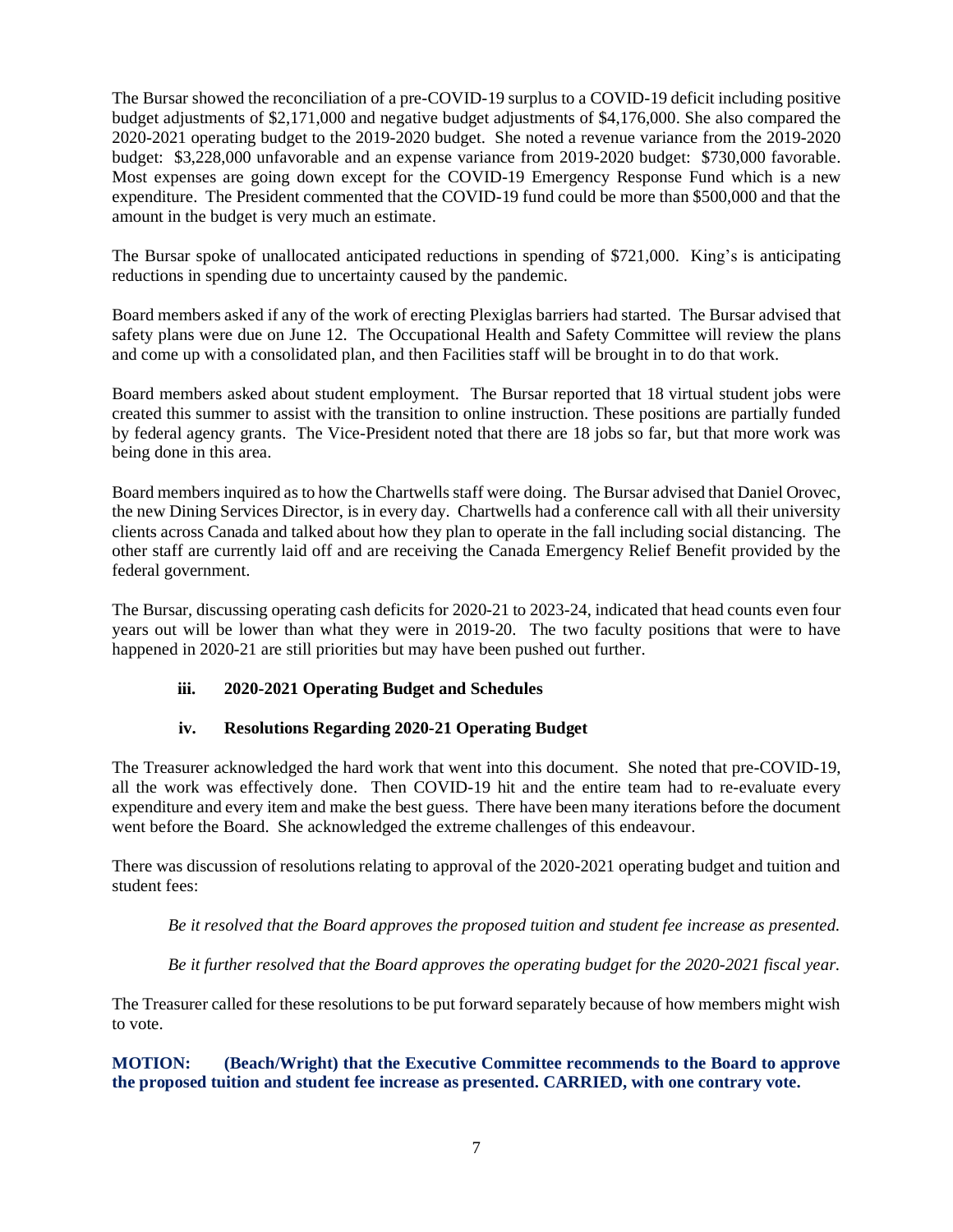<span id="page-7-0"></span>**MOTION: (Beach/Wright) that the Executive Committee recommends to the Board to approve the operating budget for the 2020-2021 fiscal year. CARRIED.** 

# <span id="page-7-1"></span>**d) ESTABLISHMENT OF A SECOND ENHANCED VOLUNTARY RETIREMENT PROGRAM (EVRP)**

The Bursar referred to the EVRP document that had been brought forward at the March 12 Executive meeting. She noted that McInnes Cooper's pension group provided advice on options and suggested King's go with the eligibility date (rather than the date of the beginning of the program) for Faculty members to opt in to the program and give them a time frame for opting in 12-18 months from that date. The University has 22 faculty members who will become eligible to retire under this program in the next five years. If the first seven to nine members opt in, that would limit the number who could retire later. The Finance, Audit and Risk Committee discussed this last week and was inclined to not limit the number. The program allows King'sto deny an application if it will compromise the delivery of programs. They are endorsing the second program and not limiting the number of spots.

Board members inquired as to how this discussion would take place in a unionized environment. The President advised that he talked about this at a Faculty meeting and said if Faculty want to talk about this before it was moved forward to the Board for approval, he was happy to have that conversation with Faculty.

The Bursar advised that this program is being structured the same as the last one was, which had 10 eligible members then, of whom three signed up for it.

Board members asked whether budget savings are captured for high salary exits in favour of a lower salary hire. The Bursar indicated they were.

The President noted that this effort is almost exclusively about faculty renewal. Any savings would be short-term. Faculty renewal is critical to any institution, and particularly if King's wants faculty to be representative of the student body. The President indicated that he saw no alternative to creating opportunities for faculty renewal other than this, particularly due to the financial constraints brought on by COVID-19.

<span id="page-7-2"></span>**MOTION: (Davies/ Gray) that the Executive Committee recommends that the Board grants approval for the University of King's College to proceed with the development of a second Enhanced Voluntary Retirement Program (EVRP) along the lines described in the accompanying documentation.**

<span id="page-7-3"></span>**Be it further resolved that the Executive Committee recommends that the Board authorize the use of the funds remaining from the first EVRP program to finance a second EVRP program.**

#### <span id="page-7-4"></span>**CARRIED.**

#### <span id="page-7-5"></span>**e) RESPONSIBLE INVESTING POLICY**

The Bursar noted that the Responsible Investing Policy was presented to the Board by Peter Conrod in March and was included here for information.

The President advised that the Investment Committee met last week. In anticipation of a policy like this, the University has moved a significant portion of assets into an investment fund and out of the stock market. He noted that much greater losses might have occurred had that not been done, due to the current state of the stock market.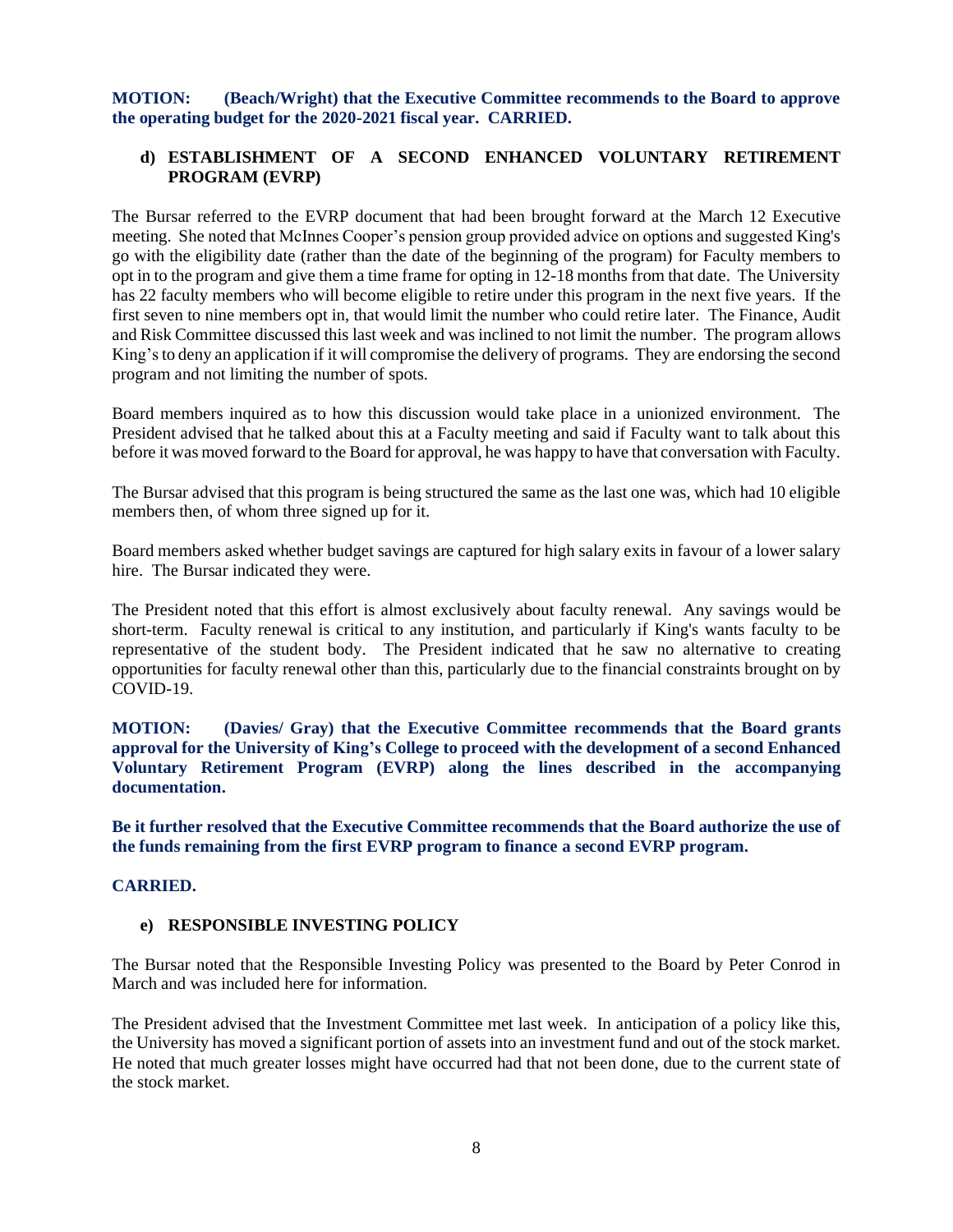The KSU President proposed the following amendment to the policy: at the end of the paragraph commencing with: "[w]e believe certain industries and companies such as natural resource extraction (in particular oil and gas, coal and mining), weapon manufacturing companies supporting military conflicts and occupations in particular regions, tobacco/vaping products production, will be challenged to provide stable and sustainable long-term investment returns without well governed social and environmental systems.", adding in the sentence:

"We shall require each of our investment managers to divest the institution out of all oil and gas, coal and mining industries by 2025."

A motion was proposed to make that amendment. In discussion, it was decided to refer the motion to amend the policy to the Investment Committee, with a requirement to report on the outcome of that discussion.

<span id="page-8-0"></span>**MOTION: (Wright/Gray) to refer the KSU President's motion to amend the Responsible Investing Policy as noted in these minutes to the Investment Committee to review and report back to the Executive Committee. CARRIED.**

### <span id="page-8-1"></span>**f) REPORT OF THE VICE-PRESIDENT RENEWAL COMMITTEE**

The President asked the Vice-President to leave the meeting.

At 2:29 p.m., the Vice-President left the meeting.

#### <span id="page-8-2"></span>**MOTION: (Lahey/Davies) that the Executive Committee recommend to the Board that the term of the Vice-President be extended for one year, from July 1, 2020, to June 30, 2021.**

In discussion, Board members noted the Vice-President's good humour and thoughtfulness, particularly in the last few months.

#### <span id="page-8-3"></span>**CARRIED.**

At 2:31 p.m., the Vice-President rejoined the meeting.

#### <span id="page-8-4"></span>**g) RESPONSE TO STUDIES BY ACADEMICA ON RECRUITMENT**

The Registrar presented on the Academica study findings. She reviewed the first key recommendation: "Tell a compelling King's story, using proof stories from Alumni, current students, and faculty." The response, developed in consultation with the Enrolment Management Committee, Dalhousie and the leadership team is: "Exceptional Beginnings. Exceptional Futures". This will include outcomes-based narratives; FYP and Journalism narratives; scholarships and bursaries improvements; work-integrated learning; reworking Dalhousie/King's narrative; and plans for joint recruitment campaign with Dalhousie.

With respect to other recommendations:

- Admissions and recruitment recommendations: develop a plan to retain admissions and recruitment staff; focus on increasing applicant pool; improve communications technology; focus on relationships with schools; expand international recruitment efforts.
- Academic program recommendations: internationalize and diversity FYP; expand FYP Science; focus on career outcomes and experiential learning.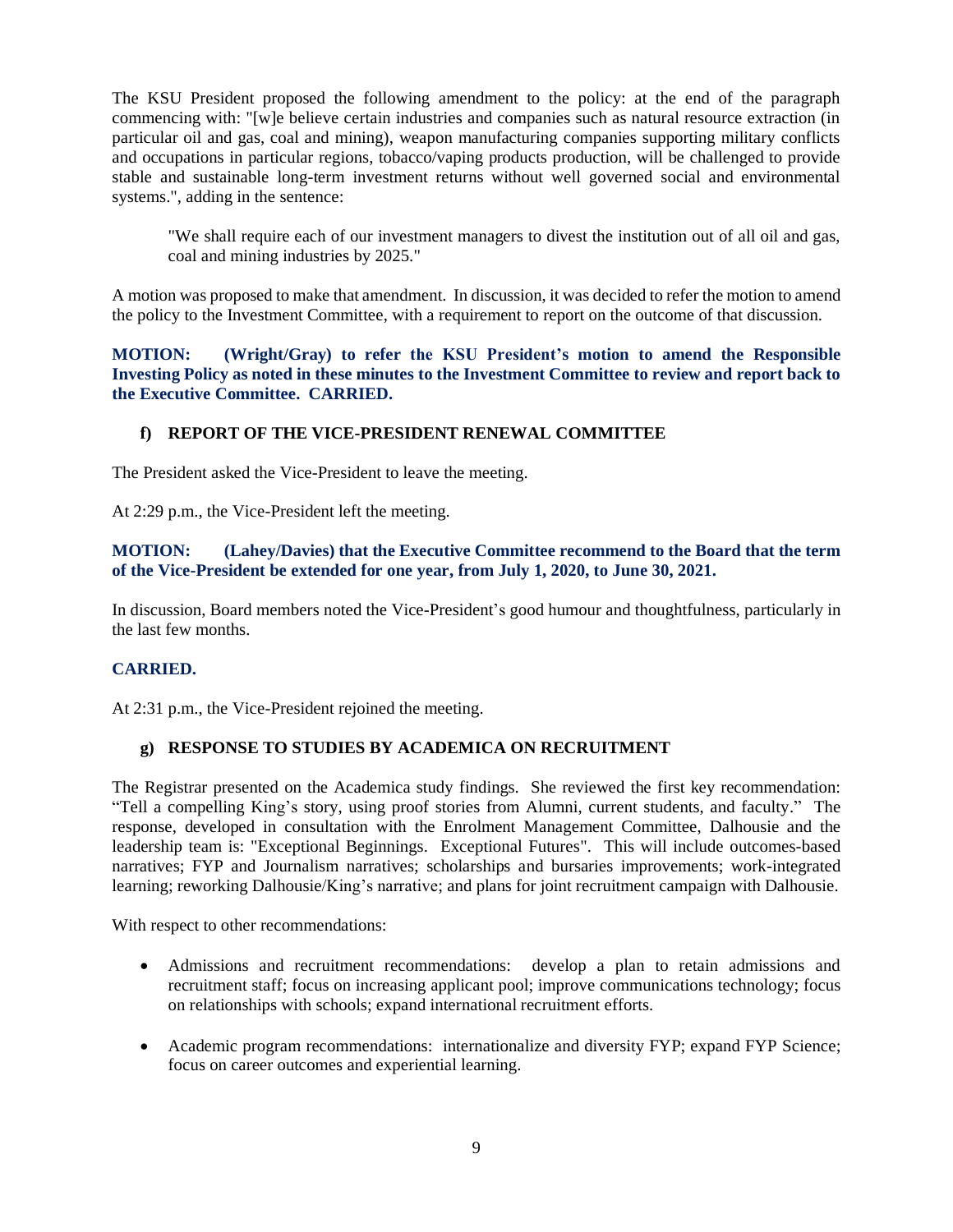• Leadership to focus on creating awareness of King's; the Enrolment Management Committee to develop multi-year robust and high-level enrolment plan.

Board members asked what diversifying FYP looks like now. The Registrar noted that there was a recommendation around the curriculum that would incorporate historical texts broader than the Western canon to appeal to broader audiences. The Vice-President noted that in 2019, plans were to move forward with a consultation with students, but the pandemic interrupted it. A number of changes were made already. Dr. Dodd, Interim FYP Director, advised that diversifying FYP is an ongoing process. She noted that all the Section Coordinators who are responsible for the curriculum have a strong sense of commitment to diversifying by incorporating more beyond the Western canon. Faculty renewal will have a lot to add to this. The Chair indicated that this has been a point of conversation with parents and it is extremely important as King's moves forward.

The Registrar discussed key findings of the reputational study: that the common impression of FYP is that it is a remedial program to prepare students for university-level courses.

The Advancement Director thanked the Board for being supportive of their work and noted the University has received helpful data points around Alumni regarding their happiness and employment outcomes.

The Registrar reported that her office has been able to make progress on the recommendations, despite COVID related restrictions. The Registrar noted the extraordinary cooperation with Dalhousie.

The President noted that diversity in FYP comes up quickly when he is on the road. The direction FYP is going is very positive in terms of King's ability to attract students and is exciting at an intellectual level. It needs to be articulated more. The interactions between different traditions is important while at the same time retaining the integrity of the programme.

# <span id="page-9-0"></span>**(2020:31) GOVERNANCE, HUMAN RESOURCES AND NOMINATING COMMITTEE**

The Secretary, as Chair of the Governance, Human Resources and Nominating Committee, reported that the Governance, Human Resources and Nominating Committee report she prepared will be put forward at the Board meeting.

#### <span id="page-9-1"></span>**(2020:32) PRESIDENT'S REPORT**

The President welcomed questions on his written report. He added that King's is receiving a lot of positive attention right now. The University has elevated its outreach to prospective students and their parents. People are expressing appreciation for how welcome they feel at King's. The President acknowledged how hard faculty are working. They are being asked to reimagine academic programs in a short period. He indicated that his confidence level is high. He advised that his impression is that King's has a more cohesive approach than other institutions.

The President reported that one of the things university presidents have been negotiating with the Province is what kind of information the Province needs to satisfy itself regarding university financial needs. Universities have negotiated a tight timeframe for a template about finances (best case, intermediate case and worst case enrolment scenarios). That template went out to universities yesterday with a request for it to be returned by Monday. King's was the first to return the form -- the Bursar filled it out and turned it around in an hour.

Board members noted how hard everyone is working and the high level of communication and cooperation among various members of the University community.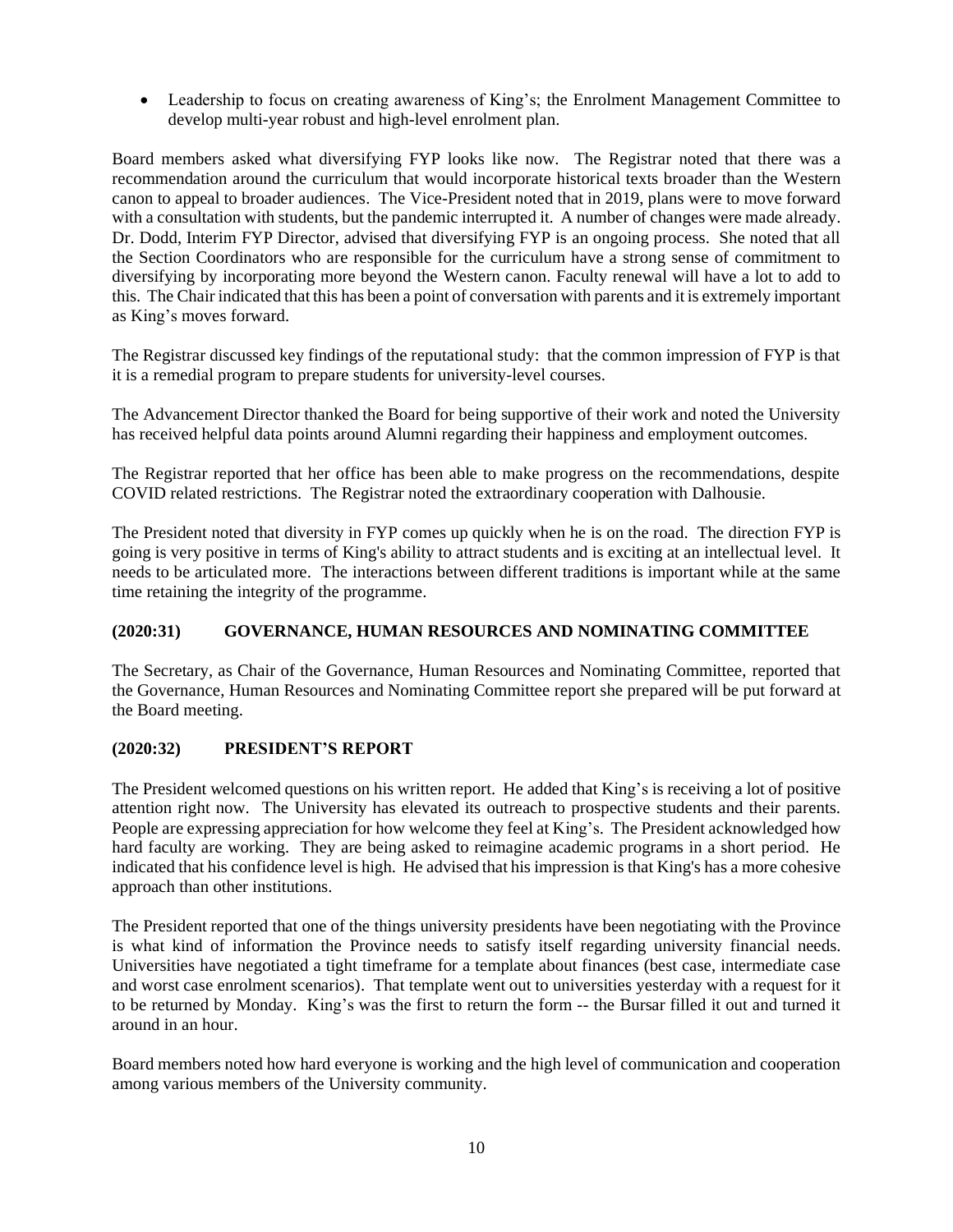Board members asked questions regarding the University's statement on anti-racism and noted that it did not have a clear statement of action items. The President acknowledged that the University has never had a plan to address diversity, inclusion and equity, but has done many things to implement such a plan. There is an obligation to work with the African-Nova Scotian community for King's to be a university they would be interested in. There would be an obligation to do the same for the Mi'kmaq community because King's is a Nova Scotia university. The University does not have the strength of connection with those communities that it should. The slavery inquiry and conversations with the African-Nova Scotian community that have come out of that are important. The hiring of faculty that would contribute to the greater diversity of faculty would contribute to that. King's has not had the opportunity to do as much relationship building with the Mi'kmaq community yet. The University would have had a breakthrough this spring with the Eskasoni community and on site courses there.

The President advised that he is in the process of identifying a series of questions for the Equity Committee to give meaning to what it is doing and to identify further things King's needs to do, and to make this the work of the whole community.

Board members asked whether the University has plans to donate to a fund for the Black community in the short term or whether it has plans to make more reparations. The President noted that in the conversations that the Chair and he have had with the African-Nova Scotian community, almost all of them are about partnership with what the African-Nova Scotian community is trying to do.

Board members also asked questions about a professor who was reported to have made inappropriate comments. The President advised that he has had conversations with that professor, who has reached out to the individual who raised the concern and the resulting email exchange is regarded to resolve the matter. The comments have not been repeated. The President noted that Black and Indigenous students tell him about heartbreaking things that have happened to them at King's. Everyone who teaches at King's, who works at King's, who is an administrator at King's has to listen to these experiences and do something to keep them from being perpetuated. Minimizing these experiences is the wrong attitude.

# <span id="page-10-0"></span>**(2020:33) KING'S STUDENTS' UNION REPORT**

The King's Students' Union President did not have a written report, so they spoke about their activities. The KSU is extremely busy. There have been a lot of changes to KSU operations. The KSU has been meeting frequently with the Vice-President and Dean of Students. The KSU held a webinar on tenants' rights with the SVPRO. Housing is a big issue. The KSU have been much more active on social media. The KSU are trying to make sure students are informed about what the University is doing, on funding available from the government. The student union has done surveys of students around online learning and are doing lots of work one-on-one with students, helping direct them to resources. The KSU are doing a lot of unpaid work and have had conversations with the Vice-President about that.

Orientation Week will be all online. The KSU is coordinating with the Registrar and Dean of Students. The theme is "Plugged-In."

Board members inquired about state of minds of students. The KSU President advised that it is hard to generalize. The anxiety that folks were feeling when this all started in March and April has lessened but is still at the core and folks are anxious. Graduates did not get the experience of graduating and first year students did not get all the experiences they were expecting. There is personal grief and anger and students are feeling overwhelmed.

The KSU President reported that engagement is up. Students want to be engaged in decision-making. They want to talk about what is going on because of the isolation.